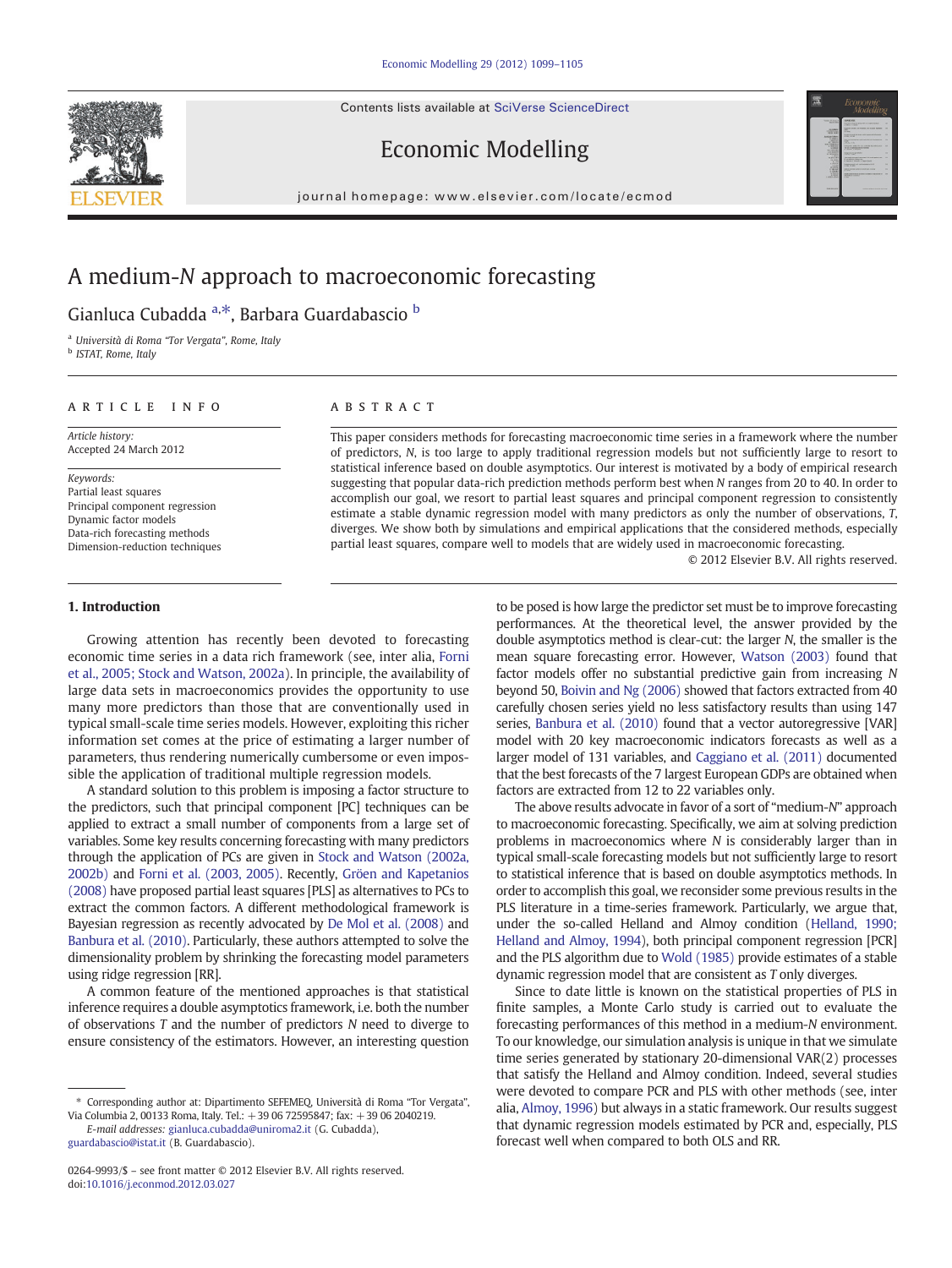In the empirical application, we forecast four US macro time series by a rich variety of methods using similar variables as in the medium dimension VAR model by [Banbura et al. \(2010\)](#page--1-0). The empirical findings indicate that PLS outperforms the competitors. Interestingly, [Lin and Tsay \(2006\)](#page--1-0), [Gröen and Kapetanios \(2008\)](#page--1-0) and [Eickmeier and](#page--1-0) [Ng \(2011\)](#page--1-0) reached similar conclusions using PLS as an alternative to PCs in large-N dynamic factor models.

The remainder of this paper is organized as follows. The main theoretical features of the suggested methods are detailed in Section 2. The Monte Carlo design and the simulation results are discussed in [Section 3.](#page--1-0) [Section 4](#page--1-0) compares various forecasting procedures in empirical applications to US economic variables. Finally, [Section 5](#page--1-0) concludes.

#### 2. Dynamic partial least squares and principal component regression

Let us suppose that the scalar time series to be forecasted,  $v_t$ , is generated by the following regression model

$$
y_{t+1} = \beta' X_t + \varepsilon_{t+1}, \quad t = 1, ..., T,
$$
\n(1)

where  $X_t$  is N-vector of stationary and ergodic time series, possibly including lags of  $y_{t+1}$ ,  $\varepsilon_t$  is a serially uncorrelated error term with  $E(\varepsilon_t) = 0$ ,  $E(\varepsilon_t^2) = \sigma_{\varepsilon}^2$ ,  $E(\varepsilon_t^4) < \infty$ , and such that  $E(\varepsilon_{t+1} | X_t) = 0$ . Moreover, we assume that deterministic elements are absent from both time series  $y_t$  and  $X_t$ , and that each element of  $X_t$  has unit variance.

In order to reduce the number of parameters to be estimated in model (1), we follow [Helland \(1990\)](#page--1-0) and [Helland and Almoy \(1994\)](#page--1-0) and take the following condition:

**Condition 1.** (Helland and Almoy) Let  $E(X_tY_{t+1}) = \sum_{xy}$  and  $E(X_tX'_t) =$  $\Sigma_{xx} = \Upsilon \Lambda \Upsilon'$ , where  $\Upsilon$  is the eigenvector matrix of  $\Sigma_{xx}$  and  $\Lambda$  is the associated diagonal eigenvalue matrix. We assume that

$$
\Sigma_{xy} = \Upsilon_q \xi,\tag{2}
$$

where  $\Upsilon_q$  is a matrix formed by q eigenvectors (not necessarily those associated with the q largest eigenvalues) of  $\Sigma_{xx}$  and  $\xi$  is a q-vector with all the elements different from zero.

The above condition is discussed at length in [Helland \(1990\)](#page--1-0) and [Næs and Helland \(1993\).](#page--1-0) Essentially, it is equivalent to require that the predictors  $X_t$  can be decomposed as

 $X_t = \theta R_t + \theta \, E_t$ 

where  $R_t = \theta' X_t$ ,  $E_t = \theta'_t X_t$ ,  $\theta$  and  $\theta_{\perp}$  are, respectively, orthonormal matrices of dimension  $N \times q$  and  $N \times (N-q)$  such that  $\theta \theta' = I_N - \theta_{\perp} \theta'_{\perp}$ ,  $E(R_t E_t') = 0$ , and  $\Sigma_{xy} = \theta E(R_t y_{t+1})$ .  $R_t$  and  $E_t$  are, respectively, called the relevant and irrelevant components of predictors  $X_t$ . The linear combinations  $\gamma_d X_t$  that span the space of the relevant components are then called the relevant principal components.

In principle, Condition 1 is in line with the common view that macroeconomic time series are mainly led by few aggregate shocks (e.g. demand and supply shock), which are independent from minor causes of variability (e.g. errors in variables or sector-specific shocks). In [Section 4](#page--1-0) we will tackle this issue from an empirical viewpoint.

Notice that Condition 1 implies

$$
\beta = \Upsilon_q \Lambda_q^{-1} \xi,\tag{3}
$$

where  $\Lambda_q$  is the diagonal eigenvalue matrix associated with  $\Upsilon_q$ . Hence, model (1) has the following factor structure:

where  $F_t = \Lambda_q^{-1} \Upsilon_q' X_t$ . Hence, since  $E(y_{t+1} | X_t)$  is a linear transformation of  $F_t$ , the predictable component of  $y_{t+1}$  is entirely captured by the q components  $F_t$ . This is not necessarily the case in dynamic factor models, where the idiosyncratic term is generally not an innovation.<sup>1</sup>

At the population level, PCR computes the prediction for  $y_{t+1}$  as  $\beta'_{PCR}X_t$  where

$$
\beta_{PCR} = \Upsilon_q \Lambda_q^{-1} \Upsilon_q' \Sigma_{xy}.
$$
\n(4)

In view of Eq. (3), it is clear under Condition 1 that we have  $\beta_{PCR}=\beta$ . However, in empirical applications the relevant principal components must be selected and the eigenvalues of the sample covariance matrix of the predictors offer no guidance on this choice. Indeed, Condition 1 does not impose that the eigenvalues associated to the eigenvectors  $\gamma_a$  are the q largest ones of matrix  $\Sigma_{xx}$  and there is no sound theoretical reason why this should occur (see, inter alia, [Hadi and Ling,](#page--1-0) [1998\)](#page--1-0). As shown by [Helland \(1990\)](#page--1-0), PLS offer an effective way to overcome this problem.

PLS, introduced by [Wold \(1985\)](#page--1-0), is an iterative procedure that aims at maximizing the covariance between a target variable and linear combinations of its predictors. In order to accomplish this goal, the first PLS component  $\omega_1' X_t$  is built such that the weights  $\omega_1$  are equal to the covariances between the predictors  $X_t$  and the target variable  $y_{t+1}$ . The second PLS component  $\omega_2'X_t$  is similarly constructed using a new target variable that is obtained by removing the linear effect of the first component on  $y_{t+1}$ . In general, the weights of the subsequent PLS factors are set equal to the covariances between  $X_t$  and a novel target variable that is obtained by removing the linear effects of all the previously obtained PLS components on  $y_{t+1}$ . Hence, let  $\beta'_{PLS}X_t$  indicate the prediction of  $y_{t+1}$  using the first q PLS components, where

$$
\beta_{PLS} \equiv \Omega_q \left( \Omega_q' \Sigma_{xx} \Omega_q \right)^{-1} \Omega_q' \Sigma_{xy},\tag{5}
$$

 $\Omega_a = (\omega_1, \ldots, \omega_a)$ , and

$$
\omega_{i+1} = \Sigma_{xy} - \Sigma_{xx} \Omega_i (\Omega'_i \Sigma_{xx} \Omega_i)^{-1} \Omega'_i \Sigma_{xy}, \quad i = 1, ..., N-1
$$
 (6)

with  $\omega_1 = \Sigma_{xy}$ . Since it follows by induction from Eq. (6) that  $\Omega_q$  lies in the space spanned by the eigenvectors  $\Upsilon_q$ , it is easy to see that  $\omega_i=0$ for  $i = q + 1, ..., N$  and  $\beta_{PIS} = \beta$ .

Further features of PLS are better understood by considering the following equivalent way to obtain the weights  $\Omega_q$  [\(Helland, 1990](#page--1-0)). Let us define  $V_{0,t}=X_t$  and

$$
V_{i,t} = V_{i-1,t} - \phi_i f_{i,t} = X_t - \sum_{j=1}^{i} \phi_j f_{j,t}, \quad i = 1, ..., q,
$$
\n(7)

where  $\omega_i = \mathbb{E}\left(V_{i-1,t}y_{t+1}\right), \phi_i = \mathbb{E}\left(f_{i,t}V_{i-1,t}\right) / \mathbb{E}\left(f'_{i,t}f_{i,t}\right),$  and  $f_{i,t} = \omega_i V_{i-1,t}$ is the i-th PLS factor.

Eq. (7) tells us that the *i*-th PLS factor  $f_{i,t}$  is constructed as a linear combination of the predictors  $X_t$  (with weights equal to elements of  $\omega_i$ ) after having removed the linear effects of the previously constructed factors  $f_1, \ldots, f_{i-1,t}$ . Moreover, by premultiplying each side of Eq. (7) by  $\omega'_i$ , we see that *i*-th PLS component can be rewritten as

$$
\omega_i'X_t = f_{i,t} + \omega_i' \sum_{j=1}^{i-1} \phi_j f_{j,t}.
$$

 $y_{t+1} = \xi'F_t + \varepsilon_{t+1},$ 

This property is shared with models obtained through the reduced-rank VAR methodology, see, inter alia, [Centoni et al. \(2007\).](#page--1-0) However, reduced-rank regression requires the specification of the multivariate model for series  $(y_t, X'_t)$  and it is not appropriate for a medium N framework, see inter alia [Cubadda and Hecq \(2011\).](#page--1-0)